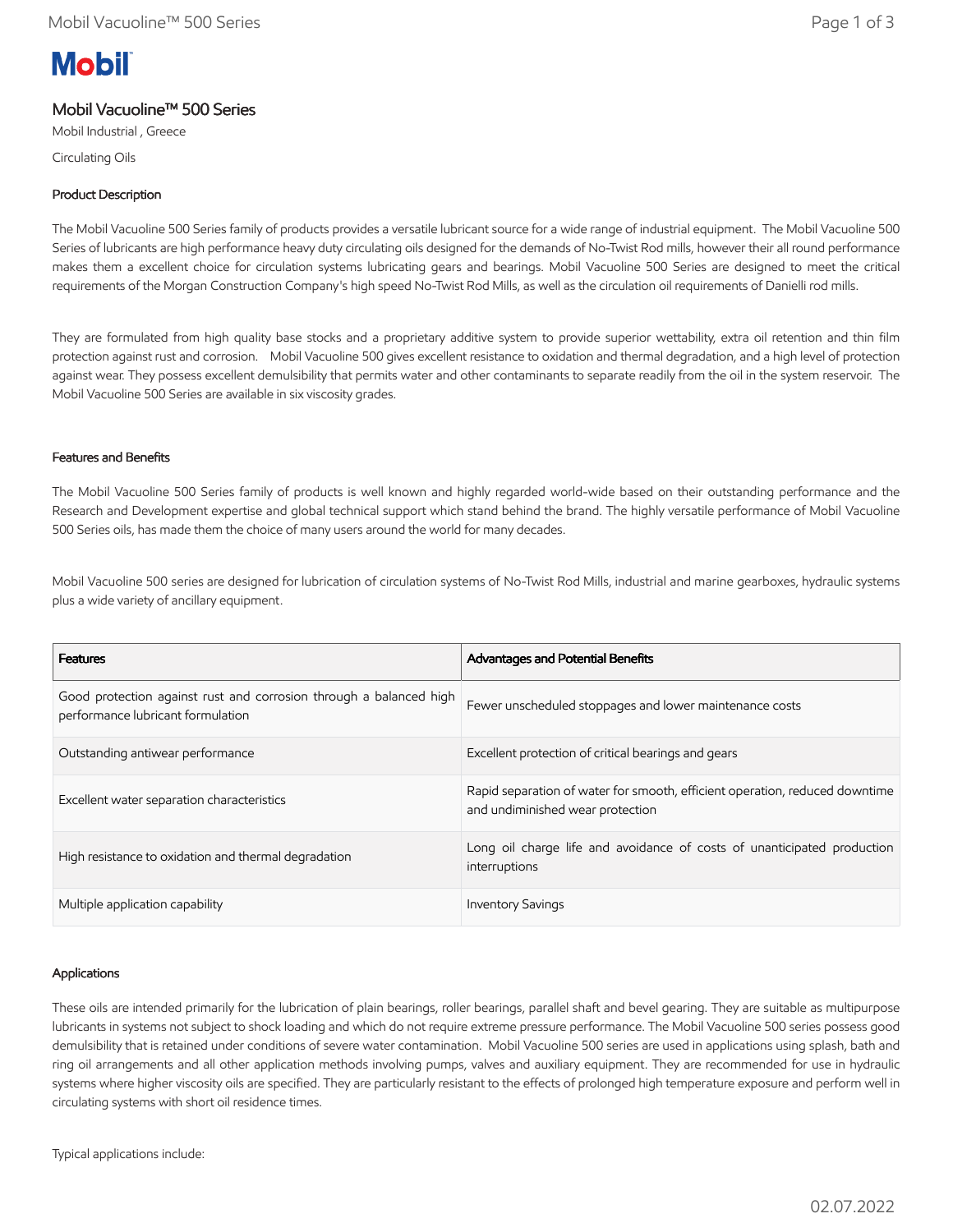# Mobil Vacuoline™ 500 Series Page 2 of 3

- No Twist Rod Mills
- Moderate duty spur, bevel, helical and herringbone gear units
- Circulating systems

 • Mobil Vacuoline 525, 528, 533 can also be used in hydraulic systems employing gear, vane, radial and axial piston pumps where high viscosity anti-wear hydraulic fluids are required.

 • Certain compressors and vacuum pumps handling air and inert gases provided the discharge temperatures do not exceed 150oC , not suitable for breathing air compressors

## Specifications and Approvals

| This product has the following approvals:                          | 525 |
|--------------------------------------------------------------------|-----|
| DANIELI Type 21-0.597654.F BGV No Twist Stand Block-TMB/TFS Rev 15 |     |

| This product meets or exceeds the requirements of:   | 525 |
|------------------------------------------------------|-----|
| MORGOIL "No twist rod mill" Lubricants Specification |     |

#### Properties and Specifications

| Property                                                     | 525            | 528                 | 533                 | 537            | 546            | 548            |
|--------------------------------------------------------------|----------------|---------------------|---------------------|----------------|----------------|----------------|
| Grade                                                        |                | <b>ISO 150</b>      | <b>ISO 220</b>      | <b>ISO 320</b> | <b>ISO 460</b> | <b>ISO 680</b> |
| Copper Strip Corrosion, 3 h, 100 C, Rating, ASTM D130        | 1A             | 1A                  | 1A                  | 1A             | 1A             | 1A             |
| Demulsibility, Total Free Water, Non-EP Oils, ml, ASTM D2711 | 39             | 38                  | 36                  | 39             | 35             | 36             |
| Density @ 15 C, kg/l, ASTM D1298                             | 0.88           | 0.89                | 0.89                | 0.89           | 0.9            | 0.92           |
| Emulsion, Time to 37 mL Water, 54 C, min, ASTM D1401         | 15             |                     |                     |                |                |                |
| Emulsion, Time to 37 mL Water, 82 C, min, ASTM D1401         |                | 15                  | 15                  | 15             | 15             | 15             |
| Emulsion, Time to 40/37/3, 82 C, min, ASTM D1401             |                | 10                  | 15                  | 20             | 25             |                |
| FZG Scuffing, Fail Load Stage, A/8.3/90, ISO 14635-1         | 12             | 12                  | 12                  | 12             | 12             | 12             |
| Flash Point, Cleveland Open Cup, °C, ASTM D92                | 264            | 272                 | 284                 | 288            | 286            | 286            |
| Foam, Sequence I, Stability, ml, ASTM D892                   | $\overline{0}$ | $\mathsf{O}\xspace$ | $\mathsf O$         | $\mathbf 0$    | $\mathbf{0}$   | 0              |
| Foam, Sequence I, Tendency, ml, ASTM D892                    | 10             | 5                   | 5                   | 10             | 5              | $\mathsf{O}$   |
| Foam, Sequence II, Stability, ml, ASTM D892                  | $\overline{0}$ | $\mathsf{O}\xspace$ | $\mathsf O$         | $\overline{0}$ | $\mathbf{O}$   | 0              |
| Foam, Sequence II, Tendency, ml, ASTM D892                   | 0              | $\mathbf 0$         | $\mathbf 0$         | $\mathbf 0$    | $\mathbf{0}$   | 0              |
| Foam, Sequence III, Stability, ml, ASTM D892                 | 0              | $\mathsf{O}\xspace$ | $\mathsf{O}$        | $\mathbf{O}$   | $\mathbf 0$    | 0              |
| Foam, Sequence III, Tendency, ml, ASTM D892                  | $\mathbf 0$    | $\mathsf{O}\xspace$ | $\mathsf{O}\xspace$ | $\mathbf 0$    | $\mathsf{O}$   | $\mathsf{O}$   |
| Kinematic Viscosity @ 100 C, mm2/s, ASTM D445                | 10.7           | 14.4                | 18.8                | 24.4           | 29.4           | 36.9           |